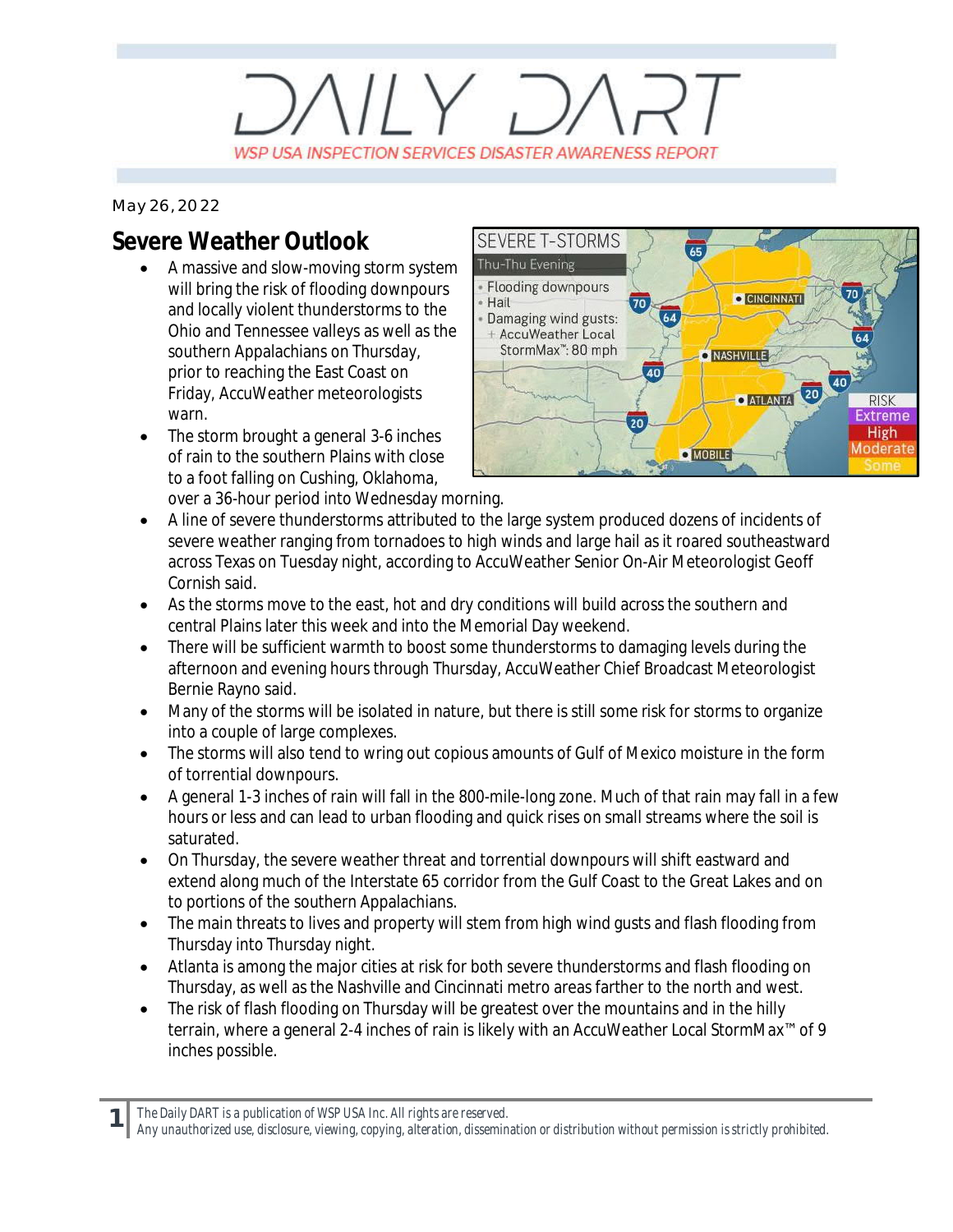# $11Y, 7$ WSP USA INSPECTION SERVICES DISASTER AWARENESS REPORT

*May 26, 2022*

### **Severe Storms & Flooding Activity**

#### **West Virginia**

- · Officials with the state Division of Emergency Management are in Huntington this week in hopes of collecting enough flood damage assessments to prove to federal leaders help is needed for residents impacted by the May 6 storm.
- Jason Means, public assistance project specialist, told MetroNews Wednesday the assessments will be used to ask Gov. Jim Justice to request a major disaster declaration from the federal government for Cabell, Wayne, Putnam and Roane counties.
- · "We're hoping that FEMA can finish their validation by the end of the week. We, at the state level, have a 30-day window from the disaster date to send that information to the governor which, in turn, gets forwarded on to the President of the United States," Means said.
- · More than 100 homes were damaged after the flash flooding event. The damage was widespread but concentrated in the Enslow Park area of Huntington.
- · The storm caused a number of water rescues, power outages and road blockages. A man died being swept away by floodwaters in Milton.

### **Tornado Activity**

#### **Michigan**

**2**

- · It's been six days since an EF-3 tornado devastated Gaylord.
- · On Wednesday, the Federal Emergency Management Agency began assessing the damage and total loss to multiple homes and businesses.
- FEMA officials say Wednesday is the first step in the process of seeing if they can provide federal assistance to the people of Gaylord. They plan to tour the hardest hit areas in Gaylord over the next few days.
- · If the area qualifies for federal assistance, it would mean a lot for the families affected, according to FEMA spokesperson Mark Peterson.
- · "We're just out here trying to get the best picture we possibly can, to see the real impacts that have happened in this community, so we can make our case to get some more assistance in here for these people," said Peterson.

| Joint Preliminary Damage Assessments |                                   |                           |           |             |  |  |  |
|--------------------------------------|-----------------------------------|---------------------------|-----------|-------------|--|--|--|
| <b>State</b>                         | Event                             | Number of Counties for IA |           | Start-End   |  |  |  |
|                                      |                                   | Requested                 | Completed |             |  |  |  |
| <b>WV</b>                            | Severe Storms & Flooding<br>May 6 | 4                         | O         | $5/24-TBD$  |  |  |  |
| ΜI                                   | Tornado<br>May 20 & continuing    |                           | Ο         | $5/25$ -TBD |  |  |  |

*The Daily DART is a publication of WSP USA Inc. All rights are reserved.*

*Any unauthorized use, disclosure, viewing, copying, alteration, dissemination or distribution without permission is strictly prohibited.*